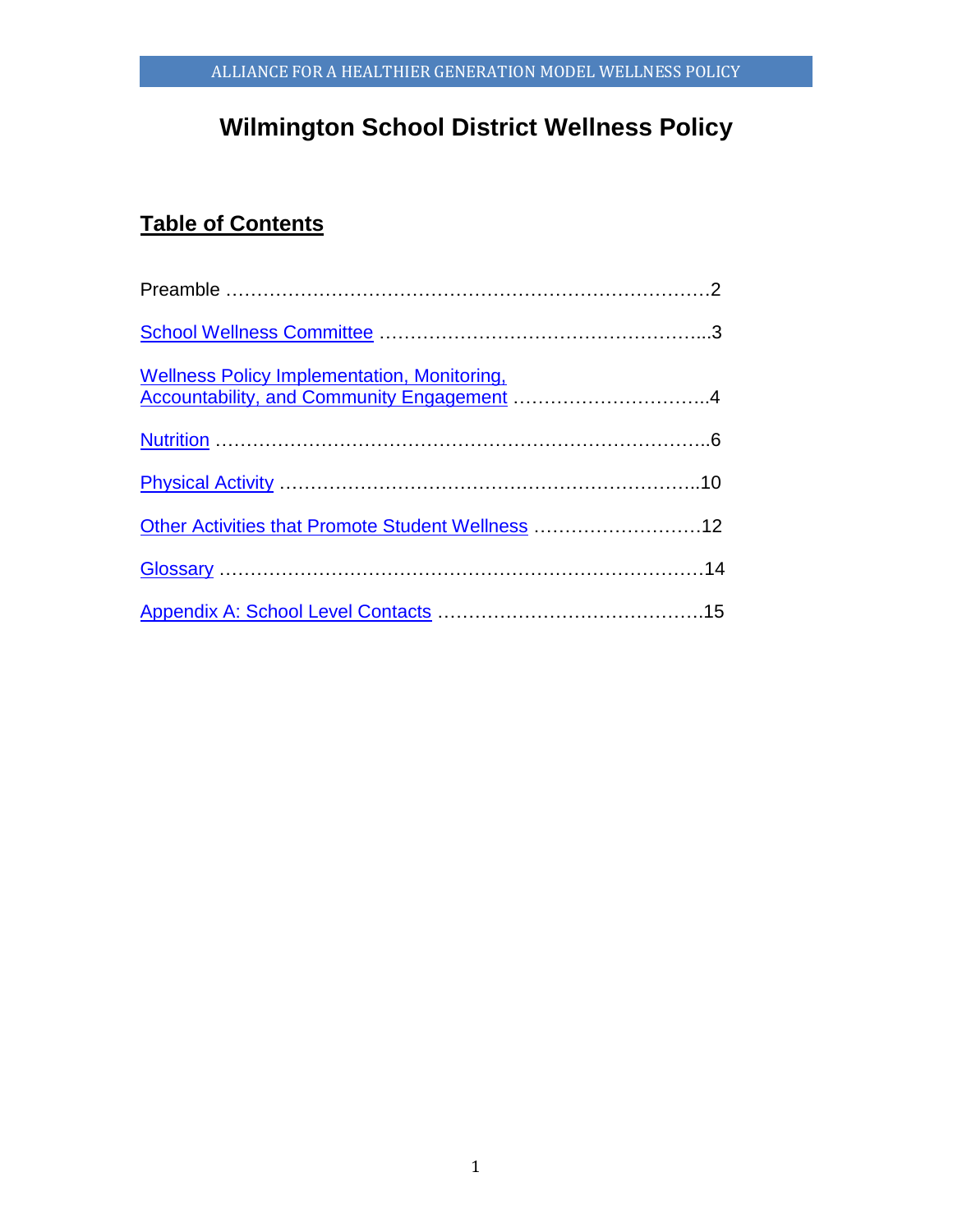# **Wilmington School District Wellness Policy**

# **Preamble**

Wilmington School District is committed to the optimal development of every student. The District believes that for students to have the opportunity to achieve personal, academic, developmental, and social success, we need to create positive, safe, and health-promoting learning environments at every level, in every setting, throughout the school year.

Research shows that two components, good nutrition and physical activity before, during, and after the school day, are strongly correlated with positive student outcomes. For example, student participation in the U.S. Department of Agriculture's (USDA) School Breakfast Program is associated with higher grades and standardized test scores, lower absenteeism, and better performance on cognitive tasks.<sup>1,2,3,4,5,6,7</sup> Conversely, less-than-adequate consumption of specific foods including fruits, vegetables, and dairy products, is associated with lower grades among students.<sup>8,9,10</sup> In addition, students who are physically active through active transport to and from school, recess, physical activity breaks, high-quality physical education, and extracurricular activities – do better academically.11,12,13,14

This policy outlines the District's approach to ensuring environments and opportunities for all students to practice healthy eating and physical activity behaviors throughout the school day while minimizing commercial distractions. Specifically, this policy establishes goals and procedures to ensure that:

- Students in the District have access to healthy foods throughout the school day—both through reimbursable school meals and other foods available throughout the school campus—in accordance with Federal and state nutrition standards;
- Students receive quality nutrition education that helps them develop lifelong healthy eating behaviors;
- Students have opportunities to be physically active before, during, and after school;
- Schools engage in nutrition and physical activity promotion and other activities that promote student wellness;
- School staff are encouraged and supported to practice healthy nutrition and physical activity behaviors in and out of school;
- The community is engaged in supporting the work of the District in creating continuity between school and other settings for students and staff to practice lifelong healthy habits; and
- The District establishes and maintains an infrastructure for management, oversight, implementation, communication about, and monitoring of the policy and its established goals and objectives.

This policy applies to all students, staff, and schools in the District.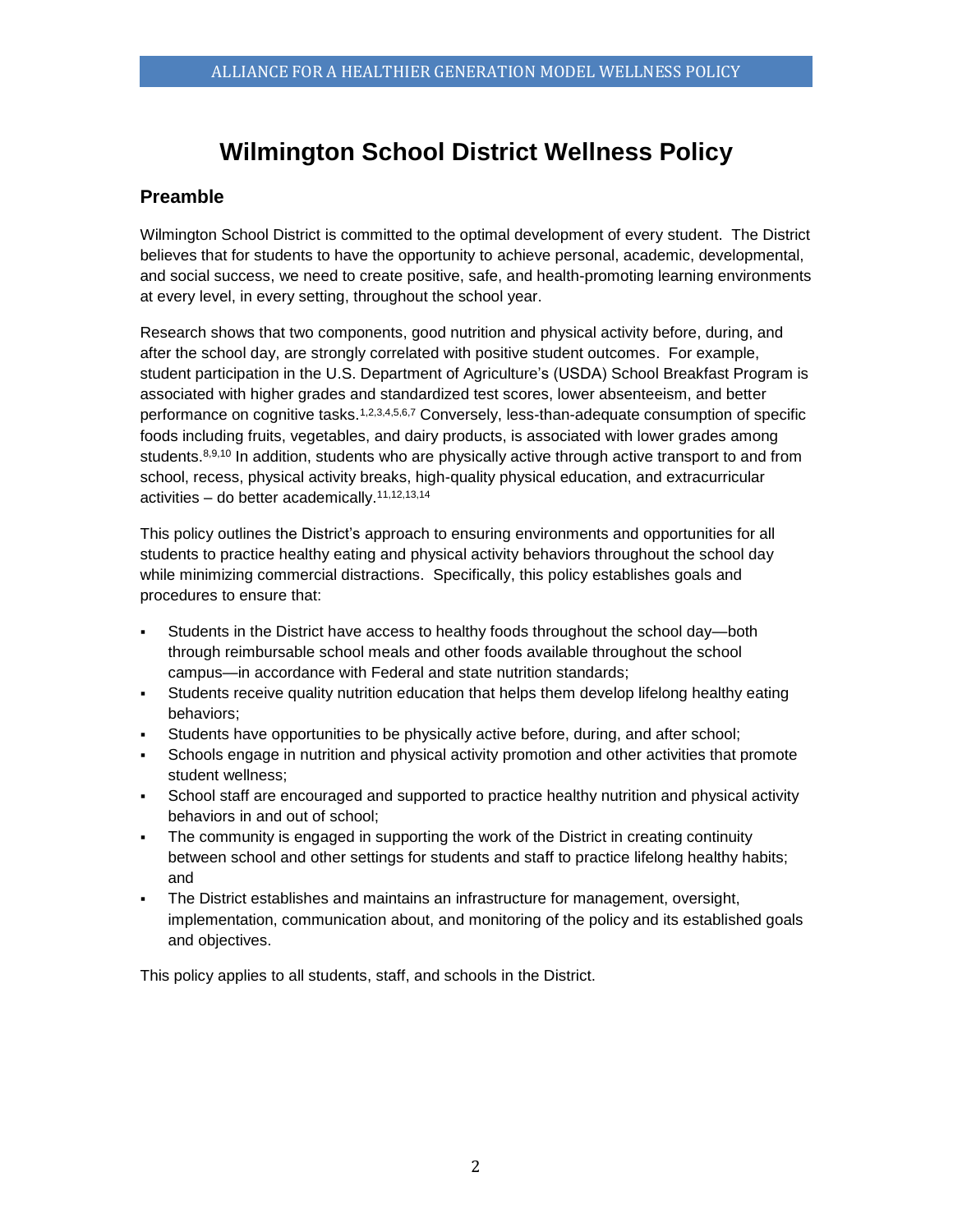# <span id="page-2-0"></span>**I. School Wellness Committee**

# *Committee Role and Membership*

The District will convene a representative district wellness committee (hereto referred to as the DWC or work within an existing school health committee) that meets at least four times per year to establish goals for and oversee school health and safety policies and programs, including development, implementation, and periodic review and update of this district-level wellness policy (heretofore referred as "wellness policy").

The DWC membership will represent all school levels (elementary and secondary schools) and include (to the extent possible), but not be limited to: parents and caregivers; students; representatives of the school nutrition program (ex., school nutrition director); physical education teachers; health education teachers; school health professionals (ex., health education teachers, school health services staff [i.e., nurses, physicians, dentists, health educators, and other allied health personnel who provide school health services], and mental health and social services staff [i.e., school counselors, psychologists, social workers, or psychiatrists]; school administrators (ex., superintendent, principal, vice principal), school board members; health professionals (ex., dietitians, doctors, nurses, dentists); and the general public. To the extent possible, the DWC will include representatives from each school building and reflect the diversity of the community.

# *Leadership*

The Superintendent or designee(s) will convene the DWC and facilitate development of and updates to the wellness policy, and will ensure each school's compliance with the policy.

The name(s), title(s), and contact information (email address is sufficient) of this/these individual(s) is:

| Name          | Title                                   | Email address      | Role                 |
|---------------|-----------------------------------------|--------------------|----------------------|
| Kevin Feeney  | Assistant<br>Superintendent             | kfeeney@209u.net   | administrator        |
| Tina Brownlee | <b>Food Services</b><br><b>Director</b> | tbrownlee@209u.net | <b>Food Services</b> |
| Krista Hansen | <b>School District</b><br><b>Nurse</b>  | khansen@209u.net   | <b>Nurse</b>         |

Each school will designate a school wellness policy coordinator, who will ensure compliance with the policy. Refer to Appendix A for a list of school level wellness policy coordinators.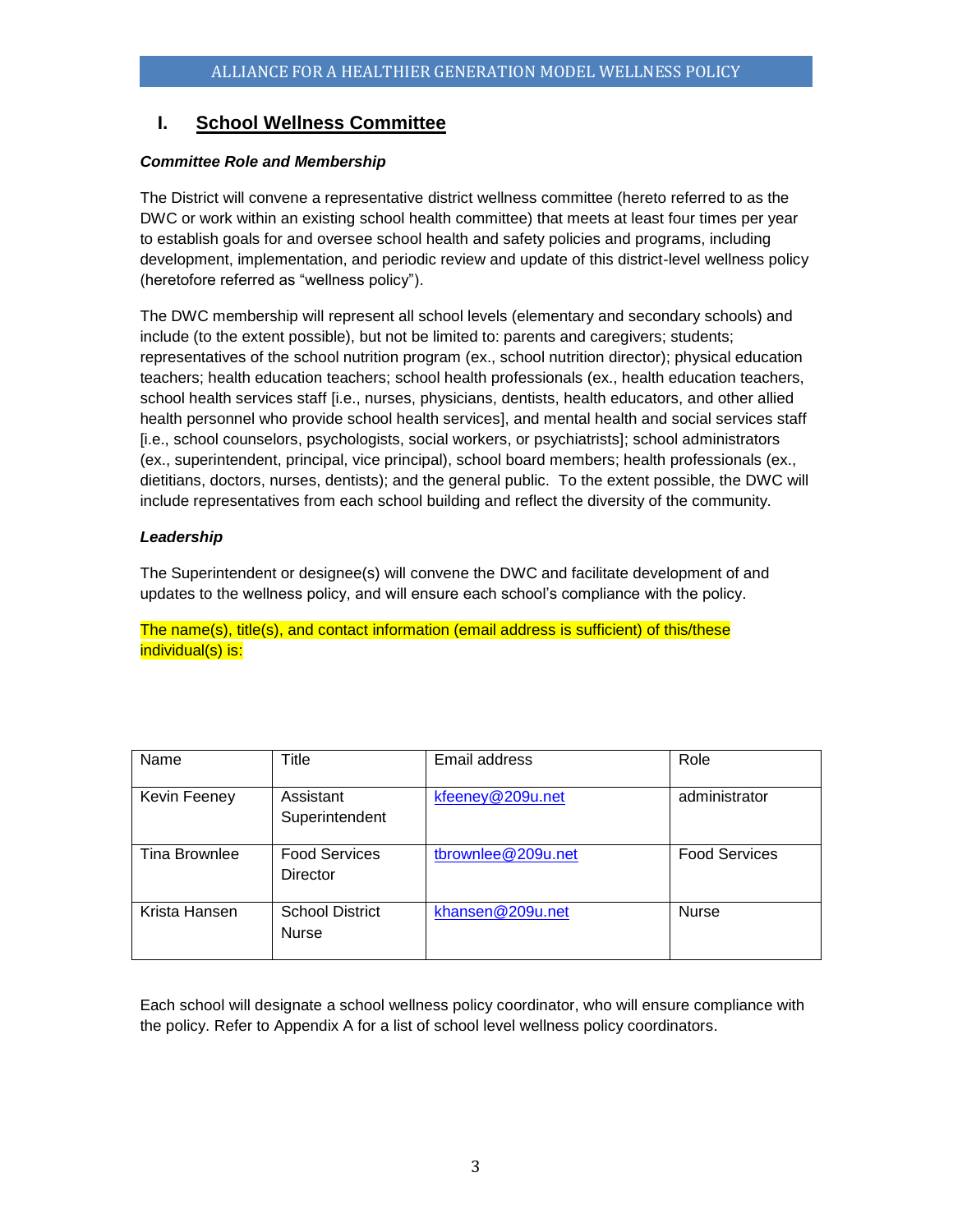# <span id="page-3-0"></span>**II. Wellness Policy Implementation, Monitoring, Accountability, and Community Engagement**

### *Implementation Plan*

The District will develop and maintain a plan for implementation to manage and coordinate the execution of this wellness policy. The plan delineates roles, responsibilities, actions, and timelines specific to each school, and includes information about who will be responsible to make what change, by how much, where, and when, as well as specific goals and objectives for nutrition standards for all foods and beverages available on the school campus, food and beverage marketing, nutrition promotion and education, physical activity, physical education, and other school-based activities that promote student wellness. It is recommended that the school use the [Healthy Schools Program online tools](http://www.schools.healthiergeneration.org/) to complete a school level assessment based on the Centers for Disease Control and Prevention's School Health Index, create an action plan that fosters implementation, and generate an annual progress report.

This wellness policy and the progress reports can be found at: *www.wilmington.will.k12.il.us*

# *Recordkeeping*

The District will retain records to document compliance with the requirements of the wellness policy at the District Office. Documentation maintained in this location will include but will not be limited to:

- **•** The written wellness policy;
- Documentation demonstrating compliance with community involvement requirements, including (1) Efforts to actively solicit DWC membership from the required stakeholder groups; and (2) These groups' participation in the development, implementation, and periodic review and update of the wellness policy;
- Documentation of annual policy progress reports for each school under its jurisdiction; and
- Documentation of the triennial assessment\* of the policy for each school under its jurisdiction;
- Documentation demonstrating compliance with public notification requirements, including: (1) Methods by which the wellness policy, annual progress reports, and triennial assessments are made available to the public; and (2) Efforts to actively notify families about the availability of wellness policy.

# *Annual Progress Reports*

The District will compile and publish an annual report to share basic information about the wellness policy and report on the progress of the schools within the district in meeting wellness goals. This annual report will be published around the same time each year March and will include information from each school within the District. This report will include, but is not limited to:

- The website address for the wellness policy and/or how the public can receive/access a copy of the wellness policy;
- A description of each school's progress in meeting the wellness policy goals;
- A summary of each school's events or activities related to wellness policy implementation;
- The name, position title, and contact information of the designated District policy leader(s) identified in Section I; and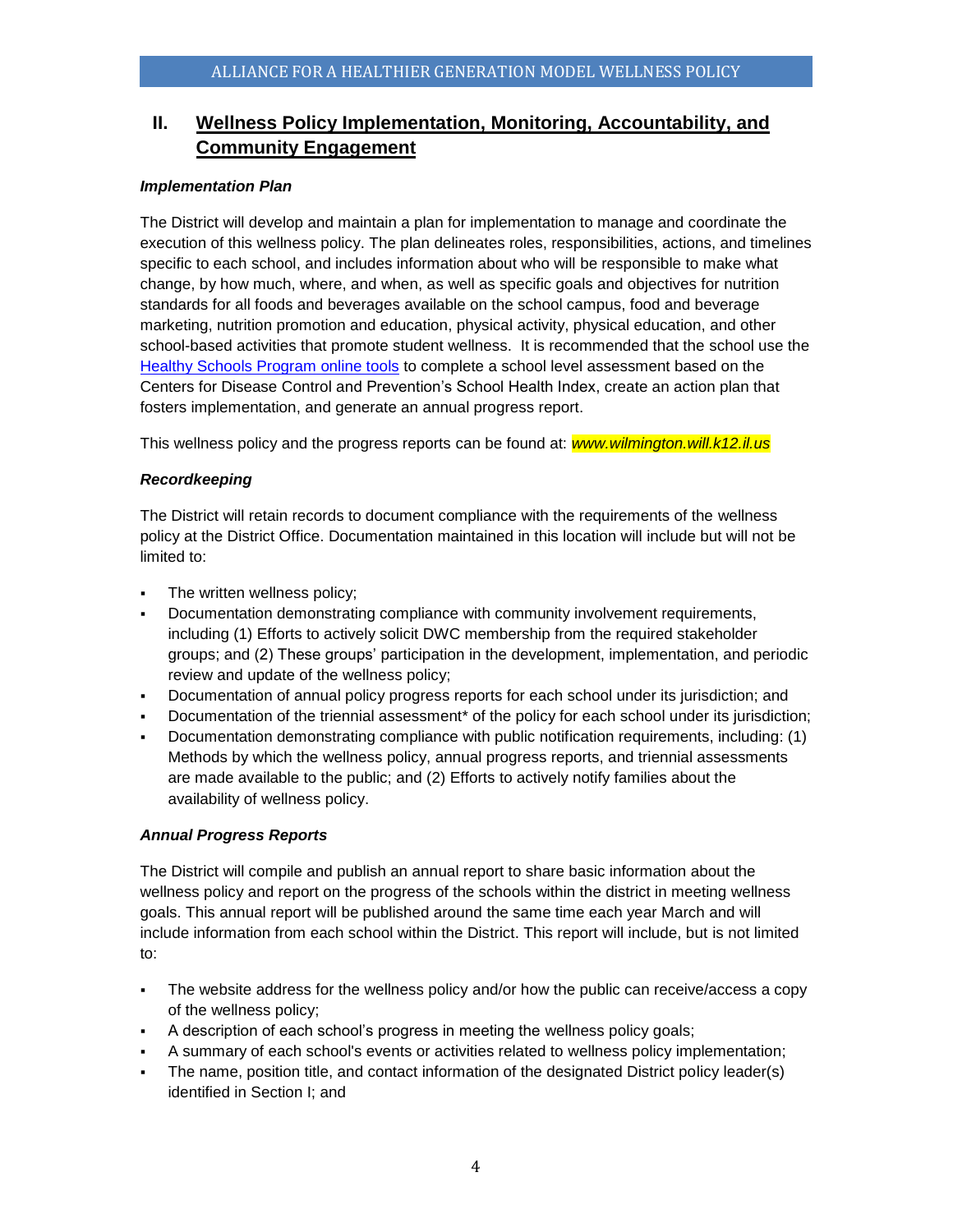Information on how individuals and the public can get involved with the DWC or SWC.

The annual report will be available in English.

The District will actively notify households/families of the availability of the annual report.

The DWC, will establish and monitor goals and objectives for the District's schools, specific and appropriate for each instructional unit (elementary or secondary OR elementary, middle, and high school, as appropriate), for each of the content-specific components listed in Sections III-V of this policy.

# *Triennial Progress Assessments*

At least once every three years, the District will evaluate compliance with the wellness policy to assess the implementation of the policy and include:

- The extent to which schools under the jurisdiction of the District are in compliance with the wellness policy;
- The extent to which the District's wellness policy compares to the Alliance for a Healthier Generation's model wellness policy; and
- A description of the progress made in attaining the goals of the District's wellness policy.

The position/person responsible for managing the triennial assessment and contact information is Tina Brownlee (Food Services Director) and Kevin Feeney (Assistant Superintendent).

The DWC, in collaboration with individual schools, will monitor schools' compliance with this wellness policy.

The District will actively notify households/families of the availability of the triennial progress report.

#### *Revisions and Updating the Policy*

The DWC will update or modify the wellness policy based on the results of the annual progress reports and triennial assessments, and/or as District priorities change; community needs change; wellness goals are met; new health science, information, and technology emerges; and new Federal or state guidance or standards are issued. **The wellness policy will be assessed and updated as indicated at least every three years, following the triennial assessment.**

# *Community Involvement, Outreach, and Communications*

The District is committed to being responsive to community input, which begins with awareness of the wellness policy. The District will actively communicate ways in which representatives of DWC and others can participate in the development, implementation, and periodic review and update of the wellness policy through a variety of means appropriate for that district. The District will also inform parents of the improvements that have been made to school meals and compliance with school meal standards, availability of child nutrition programs and how to apply, and a description of and compliance with Smart Snacks in School nutrition standards. The District will use electronic mechanisms, such as email or displaying notices on the district's website, as well as non-electronic mechanisms, such as newsletters, presentations to parents, or sending information home to parents, to ensure that all families are actively notified of the content of, implementation of, and updates to the wellness policy, as well as how to get involved and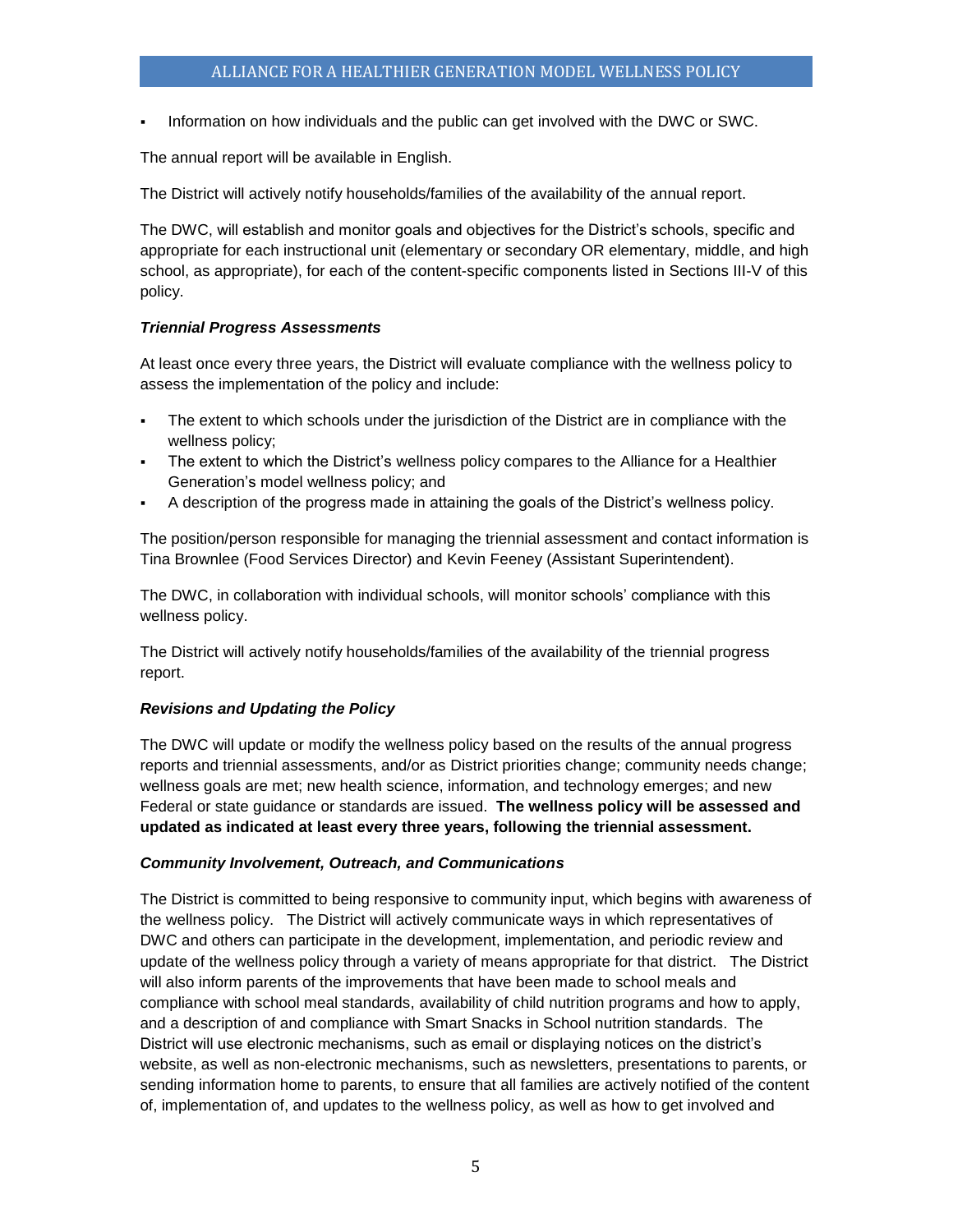support the policy. The District will ensure that communications are culturally and linguistically appropriate to the community, and accomplished through means similar to other ways that the district and individual schools are communicating other important school information with parents.

The District will actively notify the public about the content of or any updates to the wellness policy annually, at a minimum. The District will also use these mechanisms to inform the community about the availability of the annual and triennial reports.

# <span id="page-5-0"></span>**III. Nutrition**

# *School Meals*

Our school district is committed to serving healthy meals to children, with plenty of fruits, vegetables, whole grains, and fat-free and low-fat milk; moderate in sodium, low in saturated fat, and zero grams' *trans*-fat per serving (nutrition label or manufacturer's specification); and to meet the nutrition needs of school children within their calorie requirements. The school meal programs aim to improve the diet and health of school children, help mitigate childhood obesity, model healthy eating to support the development of lifelong healthy eating patterns, and support healthy choices while accommodating cultural food preferences and special dietary needs.

All schools within the District participate in USDA child nutrition programs, including the National School Lunch Program (NSLP), the School Breakfast Program (SBP). All schools within the District are committed to offering school meals through the NSLP and SBP programs, and other applicable Federal child nutrition programs, that:

- Are accessible to all students;
- Are appealing and attractive to children;
- Are served in clean and pleasant settings;
- Meet or exceed current nutrition requirements established by local, state, and Federal statutes and regulations. (The District offers reimbursable school meals that meet [USDA](http://www.fns.usda.gov/school-meals/nutrition-standards-school-meals)  [nutrition standards.\)](http://www.fns.usda.gov/school-meals/nutrition-standards-school-meals)
- Promote healthy food and beverage choices using at least ten of the following Smarter [Lunchroom techniques:](http://smarterlunchrooms.org/ideas)
	- − Whole fruit options are displayed in attractive bowls or baskets (instead of chaffing dishes or hotel pans)
	- − Sliced or cut fruit is available daily at the high school
	- − Daily fruit options are displayed in a location in the line of sight and reach of students
	- − All available vegetable options have been given creative or descriptive names
	- − All staff members, especially those serving, have been trained to politely prompt students to select and consume the daily vegetable options with their meal
	- − Three milk choices are available daily
	- − Alternative entrée options (e.g., salad bar, yogurt parfaits, etc.) are highlighted on posters or signs within all service and dining areas
	- − A reimbursable meal can be created in any service area available to students (e.g., salad bars, snack rooms, etc.)
	- − Student surveys and taste testing opportunities are used to inform menu development, dining space decor, and promotional ideas
	- − Daily announcements are used to promote and market menu options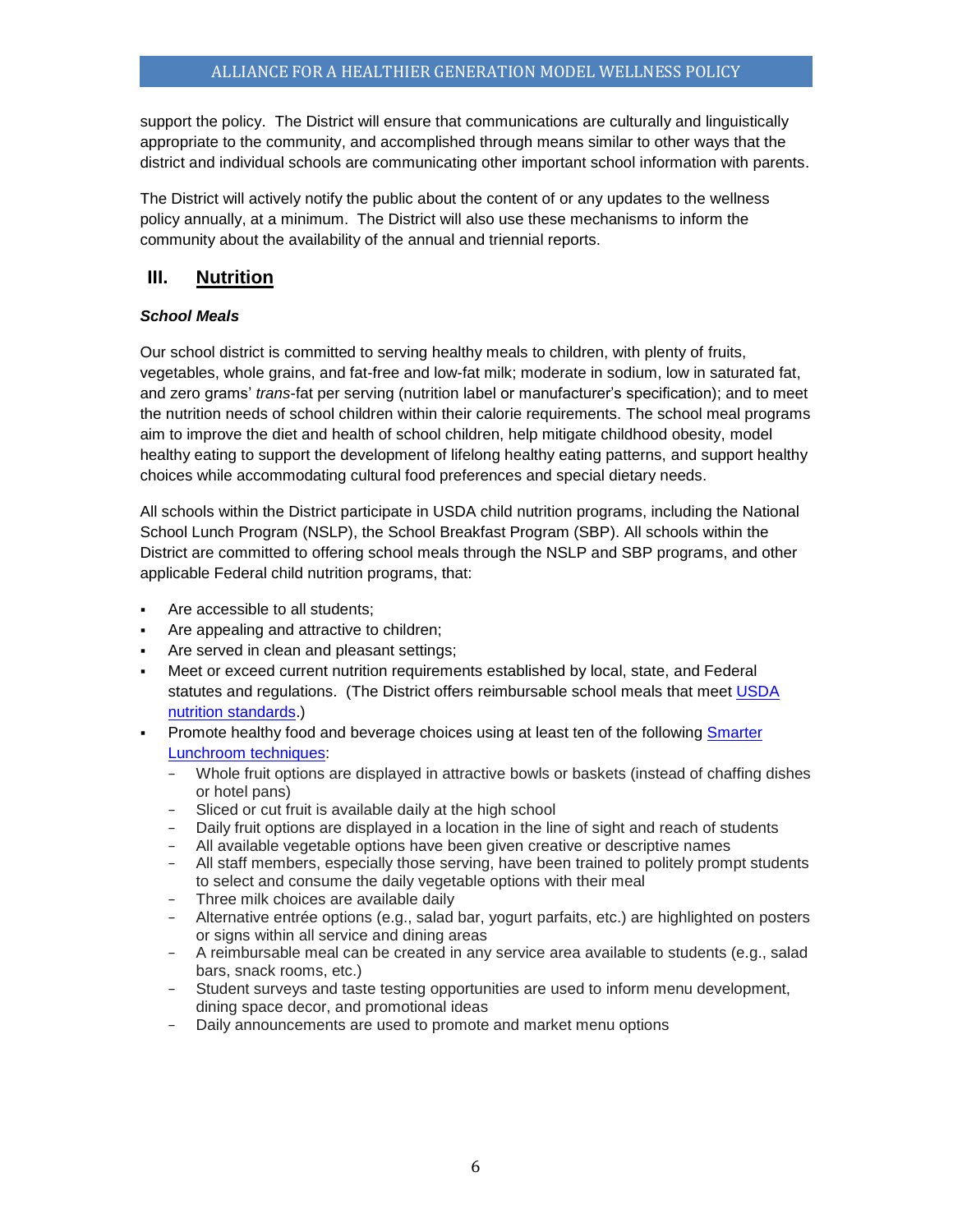#### *Staff Qualifications and Professional Development*

All school nutrition program directors, managers, and staff will meet or exceed hiring and annual continuing education/training requirements in the USDA professional standards for child nutrition [professionals.](http://www.fns.usda.gov/sites/default/files/CN2014-0130.pdf) These school nutrition personnel will refer to [USDA's Professional Standards for](http://professionalstandards.nal.usda.gov/)  [School Nutrition Standards website](http://professionalstandards.nal.usda.gov/) to search for training that meets their learning needs.

#### *Water*

To promote hydration, free, safe, unflavored drinking water will be available to all students throughout the school day\* and throughout every school campus\* ("school campus" and "school day" are defined in the glossary). The District will make drinking water available where school meals are served during mealtimes.

#### *Competitive Foods and Beverages*

The District is committed to ensuring that all foods and beverages available to students on the school campus\* during the school day\* support healthy eating. The foods and beverages sold and served outside of the school meal programs (i.e., "competitive" foods and beverages) will meet the USDA Smart Snacks in School nutrition standards, at a minimum. Smart Snacks aim to improve student health and well-being, increase consumption of healthful foods during the school day, and create an environment that reinforces the development of healthy eating habits. A summary of the standards and information are available at:

[http://www.fns.usda.gov/healthierschoolday/tools-schools-smart-snacks.](http://www.fns.usda.gov/healthierschoolday/tools-schools-smart-snacks) The Alliance for a Healthier Generation provides a set of tools to assist with implementation of Smart Snacks available at [www.healthiergeneration.org/smartsnacks.](http://www.healthiergeneration.org/smartsnacks)

To support healthy food choices and improve student health and well-being, all foods and beverages outside the reimbursable school meal programs that are sold to students on the school campus during the school day will meet or exceed the USDA Smart Snacks nutrition standards. These standards will apply in all locations and through all services where foods and beverages are sold, which may include, but are not limited to, a la carte options in cafeterias, vending machines, school stores, and snack or food carts.

# *Fundraising*

Foods and beverages that meet or exceed the USDA Smart Snacks in Schools nutrition standards may be sold through fundraisers on the school campus\* during the school day\*. The District will make available to parents and teachers a list of healthy fundraising ideas [*examples from the [Alliance for a Healthier Generation](https://www.healthiergeneration.org/take_action/schools/snacks_and_beverages/fundraisers/) and the [USDA](http://healthymeals.nal.usda.gov/local-wellness-policy-resources/wellness-policy-elements/healthy-fundraising)*].

# *Nutrition Promotion*

Nutrition promotion and education positively influence lifelong eating behaviors by using evidence-based techniques and nutrition messages, and by creating food environments that encourage healthy nutrition choices and encourage participation in school meal programs. Students and staff will receive consistent nutrition messages throughout schools, classrooms, gymnasiums, and cafeterias. Nutrition promotion also includes marketing and advertising nutritious foods and beverages to students and is most effective when implemented consistently through a comprehensive and multi-channel approach by school staff and teachers, parents, students, and the community.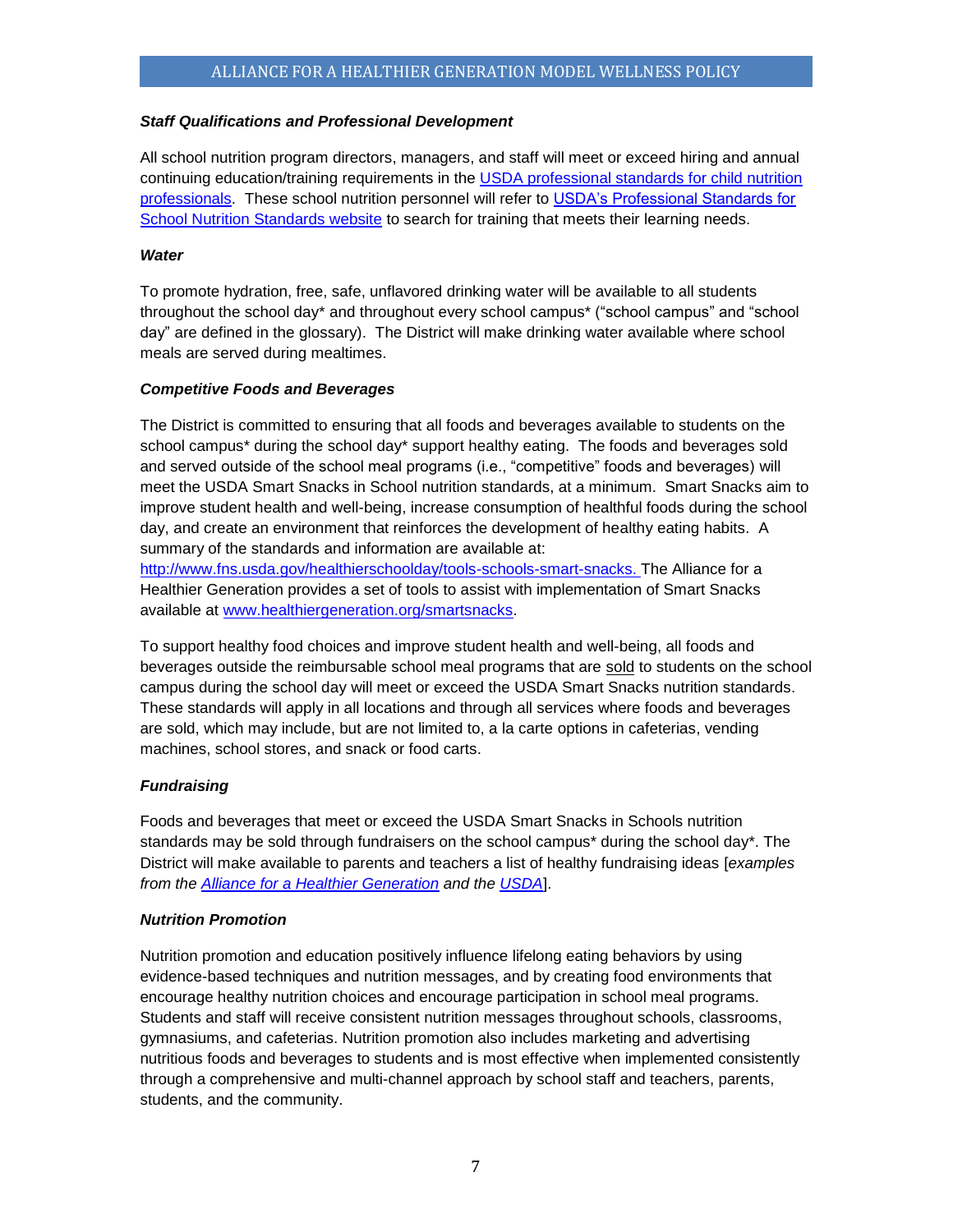The District will promote healthy food and beverage choices for all students throughout the school campus, as well as encourage participation in school meal programs. This promotion will occur through at least:

- Implementing evidence-based healthy food promotion techniques through the school meal programs using [Smarter Lunchroom techniques;](http://smarterlunchrooms.org/ideas) and
- Promoting foods and beverages that meet the USDA Smart Snacks in School nutrition standards. Additional possible promotion techniques that the District and individual schools may use are available at [www.healthiergeneration.org/smartsnacks.](http://www.healthiergeneration.org/smartsnacks)

# *Nutrition Education*

The District aims to teach, model, encourage, and support healthy eating by students. Schools will provide nutrition education and engage in nutrition promotion that:

- Is designed to provide students with the knowledge and skills necessary to promote and protect their health;
- Is part of not only health education classes, but also integrated into other classroom instruction through subjects such as math, science, language arts, social sciences, and elective subjects;
- Include enjoyable, developmentally-appropriate, culturally-relevant, and participatory activities, such as cooking demonstrations or lessons, promotions, taste-testing, farm visits, and school gardens;
- Promote fruits, vegetables, whole-grain products, low-fat and fat-free dairy products, and healthy food preparation methods;
- Emphasize caloric balance between food intake and energy expenditure (promotes physical activity/exercise);
- Link with school meal programs, cafeteria nutrition promotion activities, school gardens, Farm to School programs, other school foods, and nutrition-related community services;
- Teach media literacy with an emphasis on food and beverage marketing; and
- Include nutrition education training for teachers and other staff.

# *Essential Healthy Eating Topics in Health Education*

The District will include in the health education curriculum the following essential topics on healthy eating:

- The relationship between healthy eating and personal health and disease prevention
- Food guidance from [My Plate](http://www.choosemyplate.gov/)
- Reading and using USDA's food labels
- Eating a variety of foods every day
- Balancing food intake and physical activity
- Eating more fruits, vegetables, and whole grain products
- Choosing foods that are low in fat, saturated fat, and cholesterol and do not contain *trans* fat
- Choosing foods and beverages with little added sugars
- Eating more calcium-rich foods
- Preparing healthy meals and snacks
- Risks of unhealthy weight control practices
- **•** Accepting body size differences
- Food safety
- Importance of water consumption
- **•** Importance of eating breakfast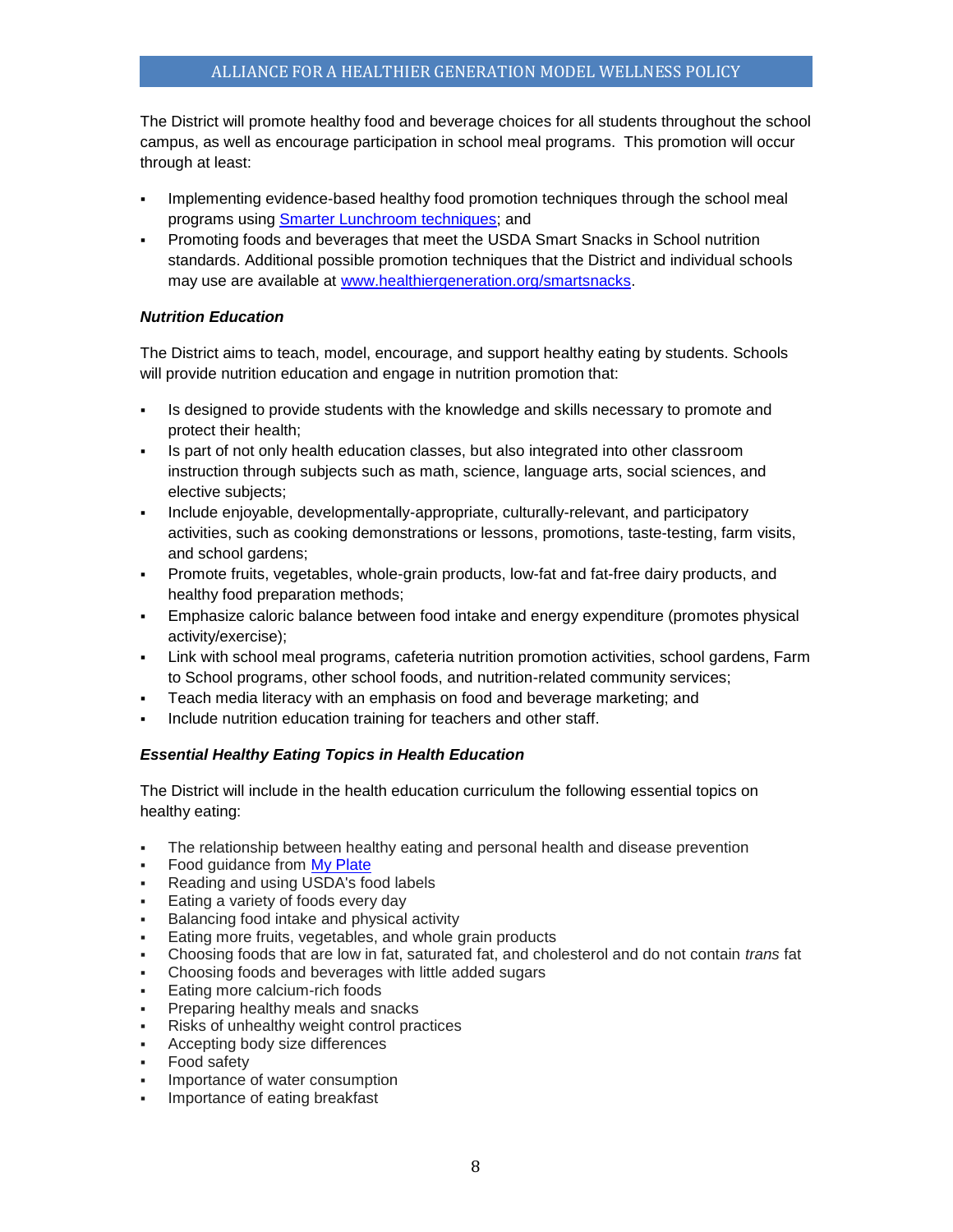- Making healthy choices when eating at restaurants
- **Eating disorders**
- The Dietary Guidelines for Americans
- Reducing sodium intake
- Social influences on healthy eating, including media, family, peers, and culture
- How to find valid information or services related to nutrition and dietary behavior
- How to develop a plan and track progress toward achieving a personal goal to eat healthfully
- Resisting peer pressure related to unhealthy dietary behavior
- Influencing, supporting, or advocating for others' healthy dietary behavior

[USDA's Team Nutrition](http://www.fns.usda.gov/tn/team-nutrition) provides free nutrition education and promotion materials, including standards-based nutrition education curricula and lesson plans, posters, interactive games, menu graphics, and more.

#### *Food and Beverage Marketing in Schools*

The District is committed to providing a school environment that ensures opportunities for all students to practice healthy eating and physical activity behaviors throughout the school day while minimizing commercial distractions. The District strives to teach students how to make informed choices about nutrition, health, and physical activity. These efforts will be weakened if students are subjected to advertising on District property that contains messages inconsistent with the health information the District is imparting through nutrition education and health promotion efforts. It is the intent of the District to protect and promote student's health by permitting advertising and marketing for only those foods and beverages that are permitted to be sold on the school campus, consistent with the District's wellness policy.

Any foods and beverages marketed or promoted to students on the school campus\* during the school day\* will meet or exceed the USDA Smart Snacks in School nutrition standards.

Food advertising and marketing is defined<sup>15</sup> as an oral, written, or graphic statements made for the purpose of promoting the sale of a food or beverage product made by the producer, manufacturer, seller, or any other entity with a commercial interest in the product. This term includes, but is not limited to the following:

- Brand names, trademarks, logos or tags, except when placed on a physically present food or beverage product or its container.
- Displays, such as on vending machine exteriors.
- Corporate brand, logo, name, or trademark on school equipment, such as marquees, message boards, scoreboards, or backboards (Note: immediate replacement of these items are not required; however, districts will consider replacing or updating scoreboards or other durable equipment over time so that decisions about the replacement include compliance with the marketing policy.)
- Corporate brand, logo, name, or trademark on cups used for beverage dispensing, menu boards, coolers, trash cans, and other food service equipment; as well as on posters, book covers, pupil assignment books, or school supplies displayed, distributed, offered, or sold by the District.
- Advertisements in school publications or school mailings.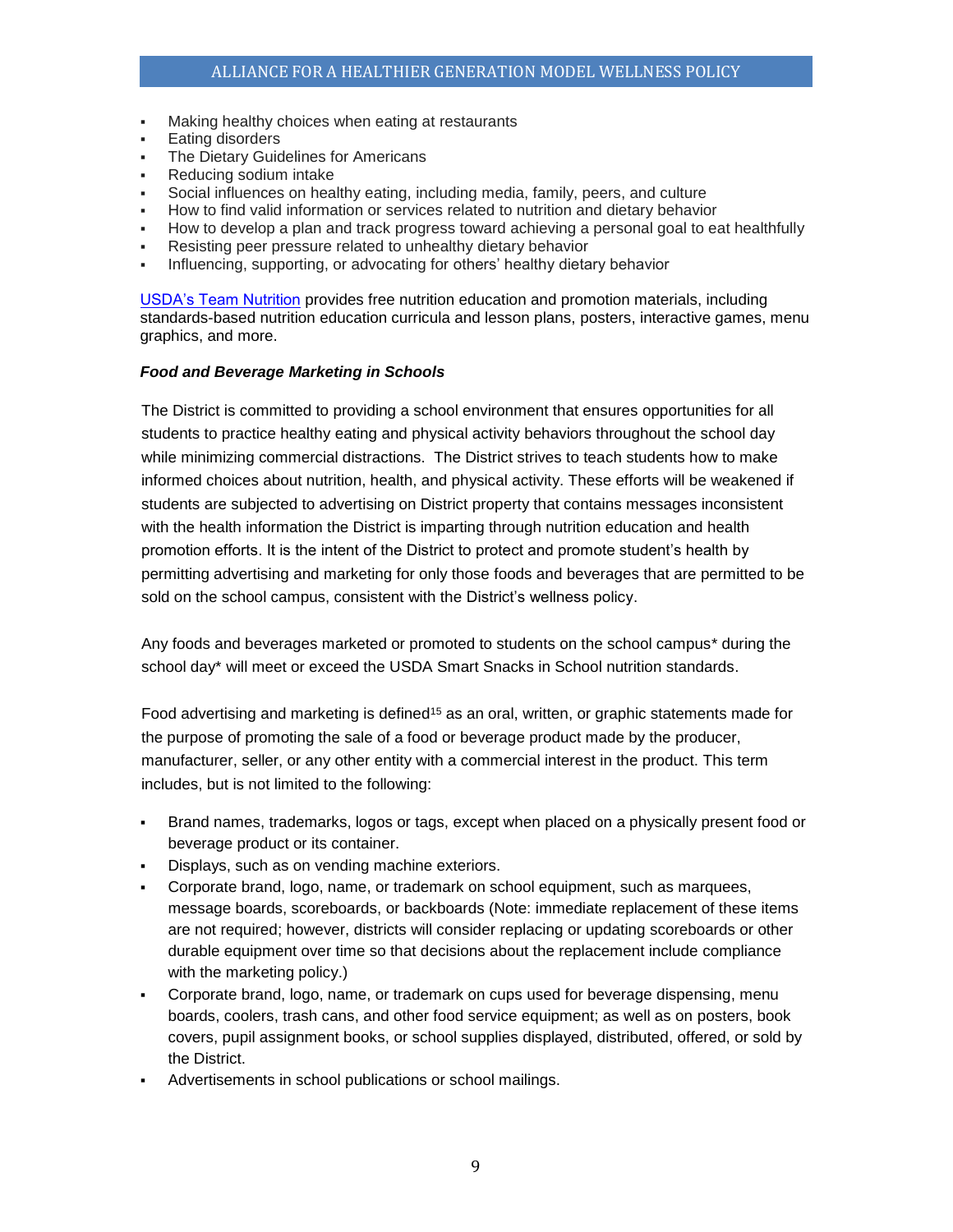• Free product samples, taste tests, or coupons of a product, or free samples displaying advertising of a product.

# <span id="page-9-0"></span>**IV. Physical Activity**

Children and adolescents should participate in 60 minutes of physical activity every day. A substantial percentage of students' physical activity can be provided through a comprehensive, school-based physical activity program (CSPAP) that includes these components: physical education, recess, classroom-based physical activity, walk and bicycle to school, and out-ofschool time activities and the district is committed to providing these opportunities. Schools will ensure that these varied opportunities are in addition to, and not as a substitute for, physical education (addressed in "Physical Education" subsection). All schools in the district will be encouraged to participate in *Let's Move!* Active Schools [\(www.letsmoveschools.org\)](http://www.letsmoveschools.org/) in order to successfully address all CSPAP areas.

Physical activity during the school day (including but not limited to recess, physical activity breaks, or physical education) **will not be withheld** as punishment for any reason. The district will provide teachers and other school staff with a [list of ideas](http://cspinet.org/new/pdf/constructive_classroom_rewards.pdf) for alternative ways to discipline students.

To the extent practicable, the District will ensure that its grounds and facilities are safe and that equipment is available to students to be active. The District will conduct necessary inspections and repairs.

# *Physical Education*

The District will provide students with physical education, using an age-appropriate, sequential physical education curriculum consistent with national and state standards for physical education. The physical education curriculum will promote the benefits of a physically active lifestyle and will help students develop skills to engage in lifelong healthy habits, as well as incorporate essential health education concepts (discussed in the "*Essential Physical Activity Topics in Health Education*" subsection).

All students will be provided equal opportunity to participate in physical education classes. The District will make appropriate accommodations to allow for equitable participation for all students and will adapt physical education classes and equipment as necessary.

All District **elementary students** in each grade will receive physical education for at least 60-89 minutes per week throughout the school year.

All [District] **secondary students** (middle and high school) are required to take the equivalent of one academic year of physical education.

The District physical education program will promote student physical fitness through individualized fitness and activity assessments (via the [Presidential Youth Fitness Program](http://www.pyfp.org/) or other appropriate assessment tool) and will use criterion-based reporting for each student.

# *Essential Physical Activity Topics in Health Education*

The District will include in the health education curriculum the following essential topics on physical activity: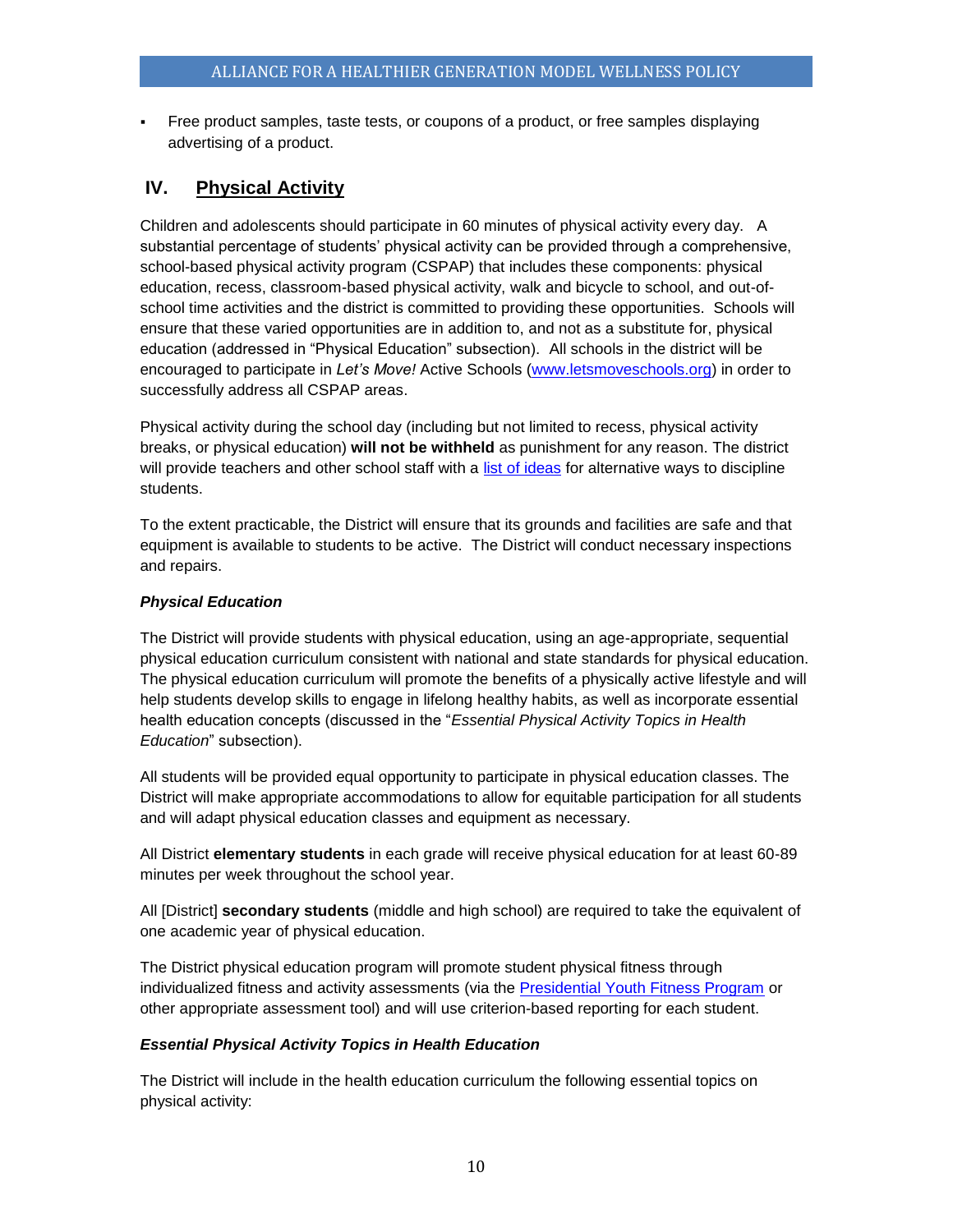#### ALLIANCE FOR A HEALTHIER GENERATION MODEL WELLNESS POLICY

- The physical, psychological, or social benefits of physical activity
- How physical activity can contribute to a healthy weight
- How physical activity can contribute to the academic learning process
- How an inactive lifestyle contributes to chronic disease
- Health-related fitness, that is, cardiovascular endurance, muscular endurance, muscular strength, flexibility, and body composition
- Differences between physical activity, exercise, and fitness
- Phases of an exercise session, that is, warm up, workout, and cool down
- Overcoming barriers to physical activity
- Decreasing sedentary activities, such as TV watching
- Opportunities for physical activity in the community
- Preventing injury during physical activity
- Weather-related safety, for example, avoiding heat stroke, hypothermia, and sunburn while being physically active
- How much physical activity is enough, that is, determining frequency, intensity, time, and type of physical activity
- Developing an individualized physical activity and fitness plan
- Monitoring progress toward reaching goals in an individualized physical activity plan
- Dangers of using performance-enhancing drugs, such as steroids
- Social influences on physical activity, including media, family, peers, and culture
- How to find valid information or services related to physical activity and fitness
- How to influence, support, or advocate for others to engage in physical activity
- How to resist peer pressure that discourages physical activity

#### *Recess (Elementary)*

All elementary schools will offer at least **20 minutes of recess** on all or most days during the school year. If recess is offered before lunch, schools will have appropriate hand-washing facilities and/or hand-sanitizing mechanisms located just inside/outside the cafeteria to ensure proper hygiene prior to eating and students are required to use these mechanisms before eating. Hand-washing time, as well as time to put away coats/hats/gloves, will be built in to the recess transition period/timeframe before students enter the cafeteria.

**Outdoor recess** will be offered when weather is feasible for outdoor play.

In the event that the school or district must conduct **indoor recess,** teachers and staff will follow the indoor recess guidelines that promote physical activity for students, to the extent practicable.

Recess will complement, not substitute, physical education class. Recess monitors or teachers will encourage students to be active, and will serve as role models by being physically active alongside the students whenever feasible.

#### *Physical Activity Breaks (Elementary and Secondary)*

The District recognizes that students are more attentive and ready to learn if provided with periodic breaks when they can be physically active or stretch. Thus, students will be offered **periodic opportunities** to be active or to stretch throughout the day on all or most days during a typical school week. The District recommends teachers provide short (3-5 minute) physical activity breaks to students during and between classroom time. These physical activity breaks will complement, not substitute, for physical education class, recess, and class transition periods.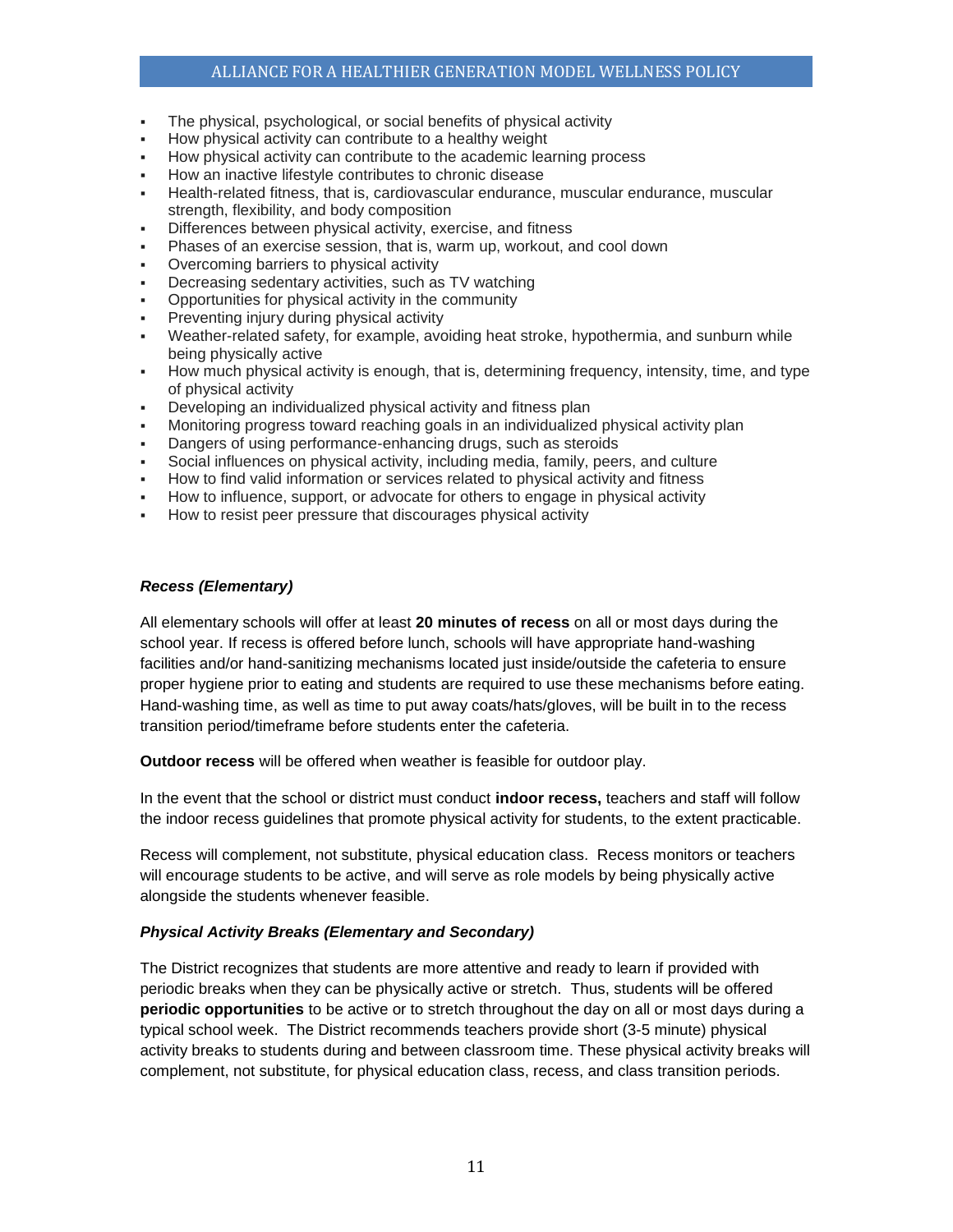The District will provide resources and links to resources, tools, and technology with ideas for physical activity breaks. Resources and ideas are available through [USDA](http://healthymeals.nal.usda.gov/resource-library/physical-activity-school-aged-children/activities-and-tools) and the [Alliance for a](https://www.healthiergeneration.org/take_action/schools/physical_activity/physical_activities/)  [Healthier Generation.](https://www.healthiergeneration.org/take_action/schools/physical_activity/physical_activities/) 

#### *Active Academics*

Teachers will incorporate movement and kinesthetic learning approaches into "core" subject instruction when possible (e.g., science, math, language arts, social studies, and others) and do their part to limit sedentary behavior during the school day.

The District will support classroom teachers incorporating physical activity and employing kinesthetic learning approaches into core subjects by providing annual professional development opportunities and resources, including information on leading activities, activity options, as well as making available background material on the connections between learning and movement.

Teachers will serve as role models by being physically active alongside the students whenever feasible.

#### *Before and After School Activities*

The District offers opportunities for students to participate in physical activity either before and/or after the school day (or both) through a variety of methods. The District will encourage students to be physically active before and after school by: offering a full slate of competitive athletic and competitive programs and clubs.

#### *Active Transport*

The District will support active transport to and from school, such as walking or biking. The District will encourage this behavior by engaging in *six or more* of the activities below; including but not limited to:

- Designation of safe or preferred routes to school
- Promotional activities such as participation in International Walk to School Week, National Walk and Bike to School Week
- Secure storage facilities for bicycles and helmets (e.g., shed, cage, fenced area)
- Instruction on walking/bicycling safety provided to students
- Promotion of safe routes program to students, staff, and parents via newsletters, websites, local newspaper
- Crossing guards are used
- Crosswalks exist on streets leading to schools
- Walking school buses are used
- Documentation of number of children walking and or biking to and from school
- Creation and distribution of maps of school environment (e.g., sidewalks, crosswalks, roads, pathways, bike racks, etc.)

# <span id="page-11-0"></span>**V. Other Activities that Promote Student Wellness**

The District will integrate wellness activities across the entire school setting, not just in the cafeteria, other food and beverage venues, and physical activity facilities. The District will coordinate and integrate other initiatives related to physical activity, physical education, nutrition, and other wellness components so all efforts are complementary, not duplicative, and work towards the same set of goals and objectives promoting student well-being, optimal development, and strong educational outcomes.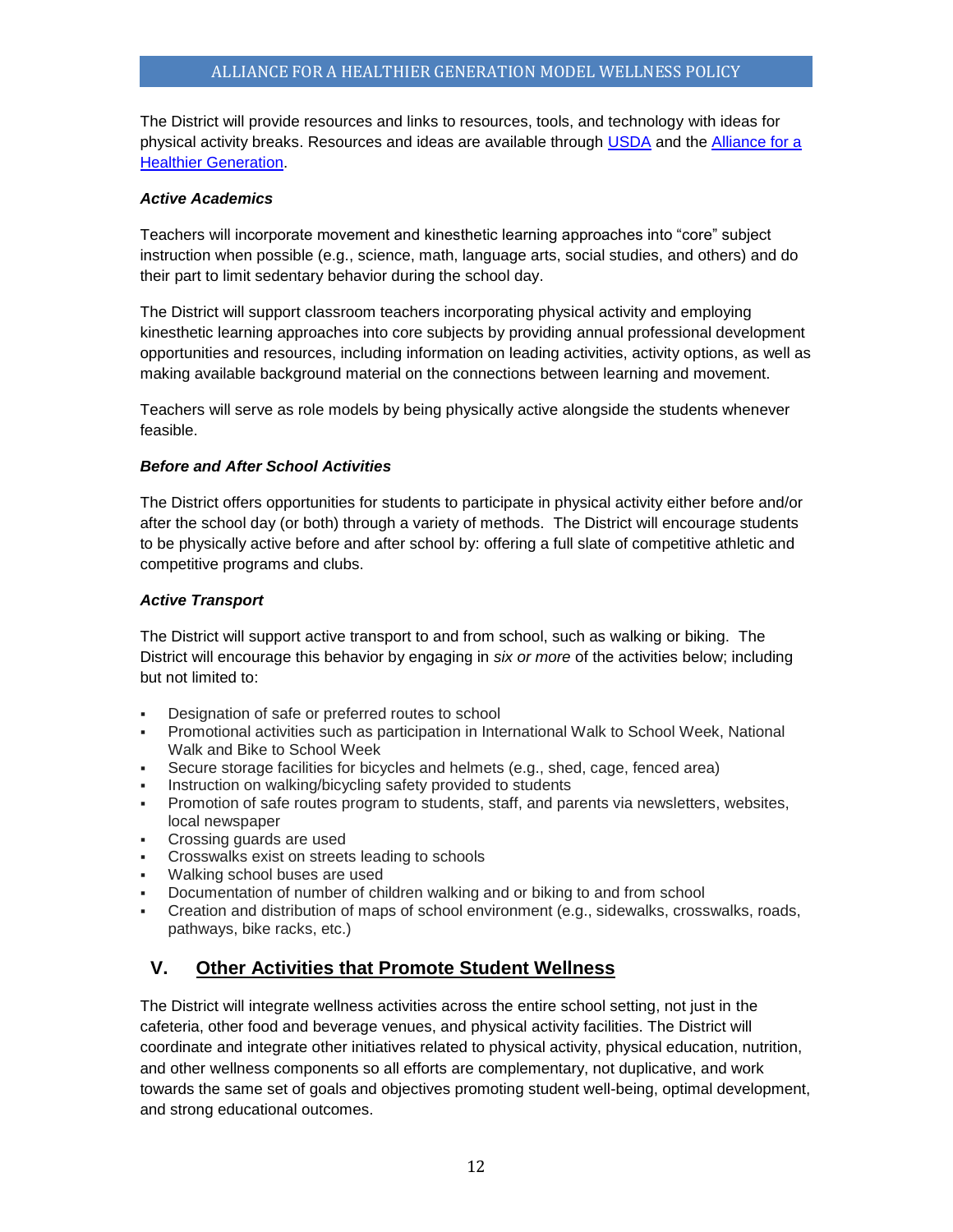Schools in the District are encouraged to coordinate content across curricular areas that promote student health, such as teaching nutrition concepts in mathematics, with consultation provided by either the school or the District's curriculum experts.

All efforts related to obtaining federal, state, or association recognition for efforts, or grants/funding opportunities for healthy school environments will be coordinated with and complementary of the wellness policy, including but not limited to ensuring the involvement of the DWC/SWC.

All school-sponsored events will adhere to the wellness policy. All school-sponsored wellness events will include physical activity opportunities.

#### *Community Partnerships*

The District will continue to develop and foster relationships with community partners (i.e. hospitals, universities/colleges, local businesses, etc.) in support of this wellness policy's implementation. Existing and new community partnerships and sponsorships will be evaluated to ensure that they are consistent with the wellness policy and its goals.

#### *Community Health Promotion and Engagement*

The District will promote to parents/caregivers, families, and the general community the benefits of and approaches for healthy eating and physical activity throughout the school year. Families will be informed and invited to participate in school-sponsored activities and will receive information about health promotion efforts.

As described in the "Community Involvement, Outreach, and Communications" subsection*,* the District will use electronic mechanisms (such as email or displaying notices on the district's website), as well as non-electronic mechanisms, (such as newsletters, presentations to parents, or sending information home to parents), to ensure that all families are actively notified of opportunities to participate in school-sponsored activities and receive information about health promotion efforts.

# *Staff Wellness and Health Promotion*

The DWC will have a staff wellness subcommittee that focuses on staff wellness issues, identifies and disseminates wellness resources, and performs other functions that support staff wellness in coordination with human resources staff.

Schools in the District will implement strategies to support staff in actively promoting and modeling healthy eating and physical activity behaviors. The District promotes staff member participation in health promotion programs and will support programs for staff members on healthy eating/weight management that are accessible and free or low-cost.

# *Professional Learning*

When feasible, the District will offer annual professional learning opportunities and resources for staff to increase knowledge and skills about promoting healthy behaviors in the classroom and school (e.g., increasing the use of kinesthetic teaching approaches or incorporating nutrition lessons into math class). Professional learning will help District staff understand the connections between academics and health and the ways in which health and wellness are integrated into ongoing district reform or academic improvement plans/efforts.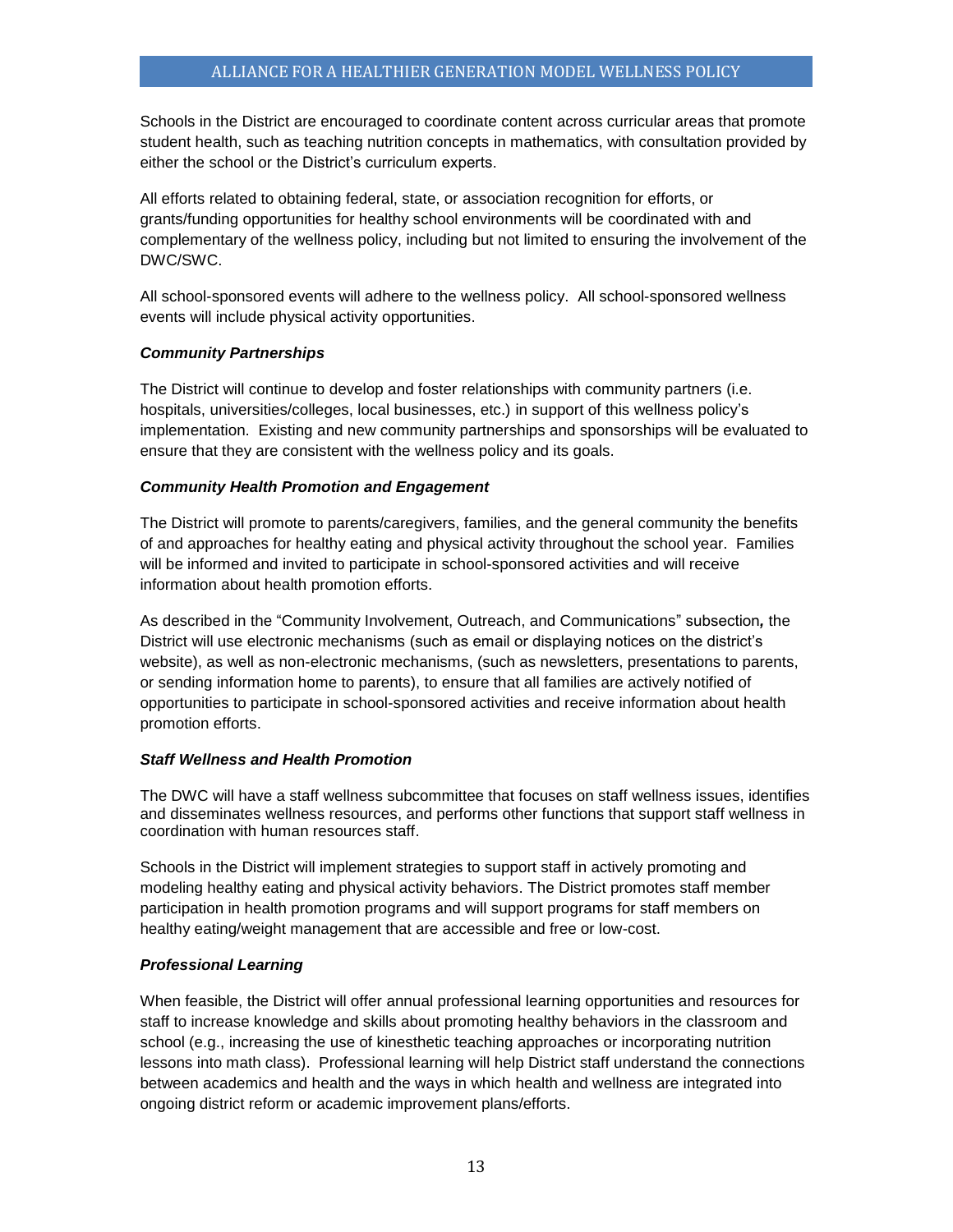#### <span id="page-13-0"></span>*Glossary:*

*Extended School Day - time during before and after school activities that includes clubs, intramural sports, band and choir practice, drama rehearsals, etc.*

*School Campus - areas that are owned or leased by the school and used at any time for school-related activities such as the school building or on the school campus, including on the outside of the school building, school buses or other vehicles used to transport students, athletic fields, and stadiums (e.g. on scoreboards, coolers, cups, and water bottles), or parking lots.*

*School Day - midnight the night before to 30 minutes after the end of the instructional day.*

*Triennial – recurring every three years.*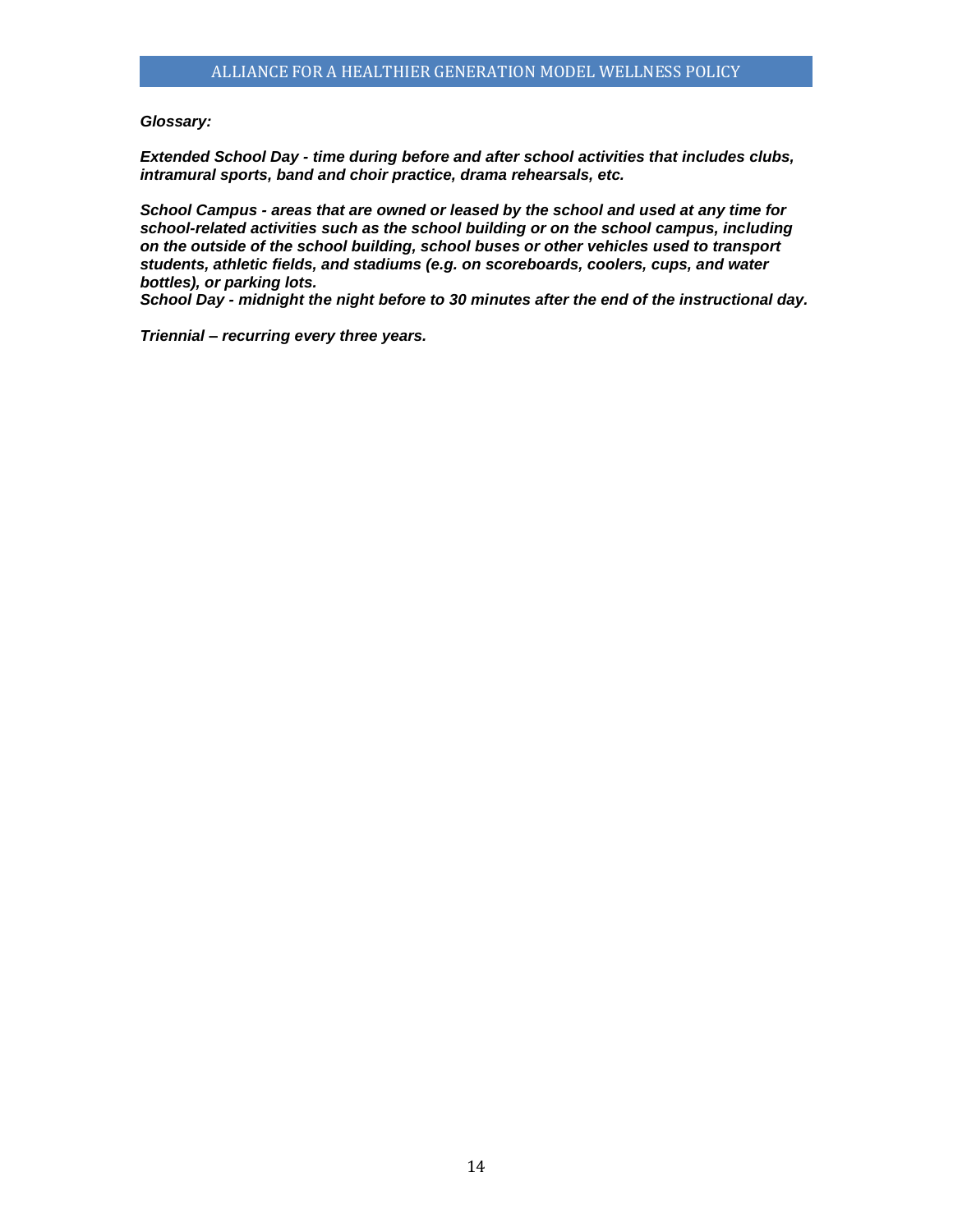# <span id="page-14-0"></span>*Appendix A: School Level Contacts*

| <b>School</b>                                        | <b>Name</b>            | <b>Title</b>        | <b>Email Address</b> | <b>Role</b>    |
|------------------------------------------------------|------------------------|---------------------|----------------------|----------------|
| Wilmington<br><b>Middle School</b>                   | <b>Curtis Fournier</b> | P.E. Teacher        | cfournier@209u.net   | <b>Teacher</b> |
| Wilmington<br><b>High School</b>                     | <b>Russ Allred</b>     | <b>PE Teacher</b>   | rallred@209u.net     | <b>Teacher</b> |
| <b>LJ Stevens</b><br><i><b>Intermediate</b></i>      | <b>Nate Strong</b>     | <b>PE Teacher</b>   | nstrong@209u.net     | <b>Teacher</b> |
| <b>Bruning</b><br><b>Elementary</b><br><b>School</b> | <b>Krista Hansen</b>   | <b>School Nurse</b> | khansen@209u.net     | <b>Nurse</b>   |